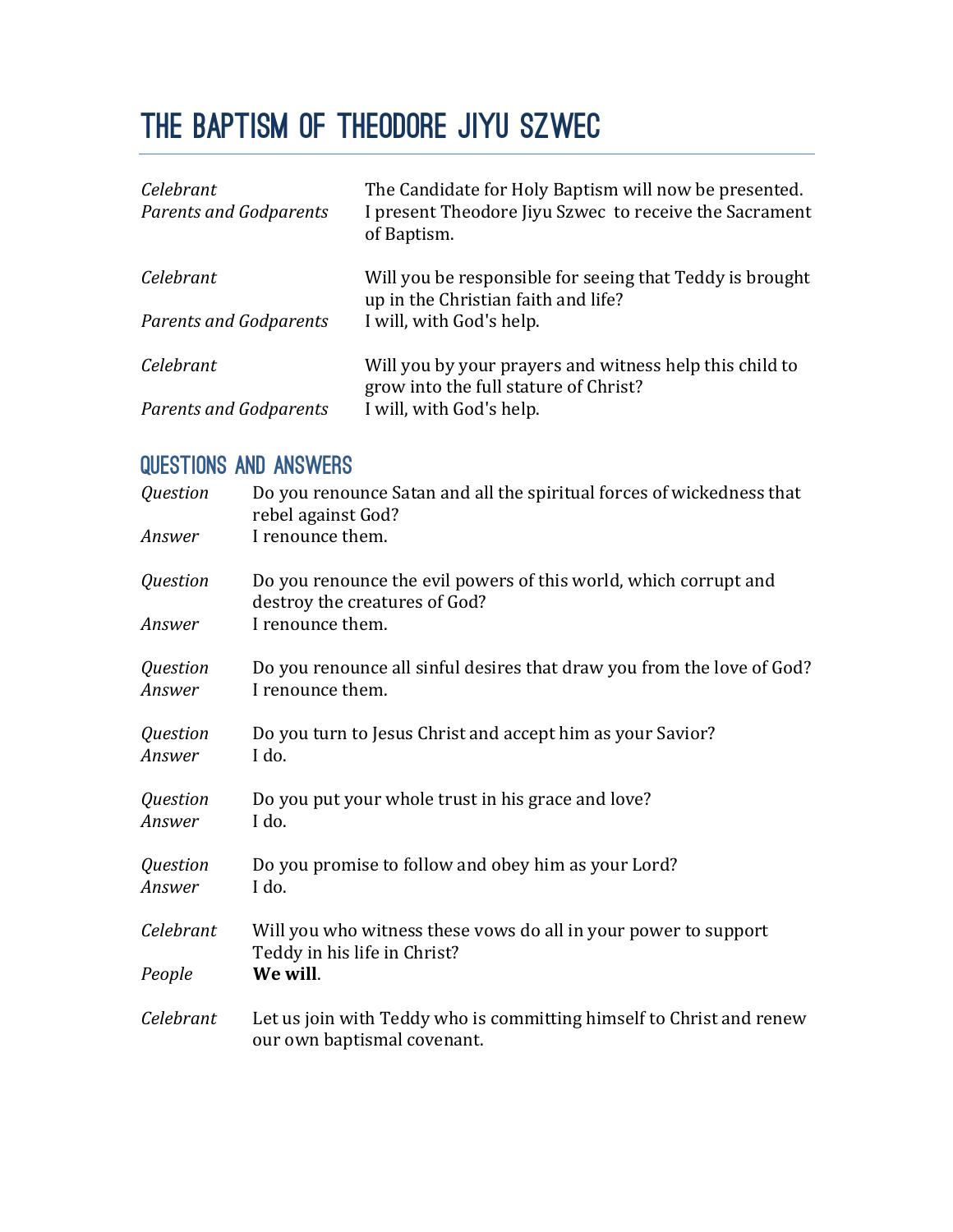# THE BAPTISMAL COVENANT

| Do you believe in God the Father?<br>I believe in God, the Father almighty, creator of heaven and earth.<br>Do you believe in Jesus Christ, the Son of God?<br>I believe in Jesus Christ, his only Son, our Lord,<br>He was conceived by the power of the Holy Spirit<br>and born of the Virgin Mary.<br>He suffered under Pontius Pilate,<br>was crucified, died, and was buried.<br>He descended to the dead.<br>On the third day he rose again.<br>He ascended into heaven,<br>and is seated at the right hand of the Father.<br>He will come again to judge the living and the dead.<br>Do you believe in God the Holy Spirit?<br>I believe in the Holy Spirit,<br>the holy catholic Church,<br>the communion of saints,<br>the forgiveness of sins,<br>the resurrection of the body,<br>and the life everlasting. |
|------------------------------------------------------------------------------------------------------------------------------------------------------------------------------------------------------------------------------------------------------------------------------------------------------------------------------------------------------------------------------------------------------------------------------------------------------------------------------------------------------------------------------------------------------------------------------------------------------------------------------------------------------------------------------------------------------------------------------------------------------------------------------------------------------------------------|
| Will you continue in the apostles' teaching and fellowship, in the<br>breaking of the bread, and in the prayers?                                                                                                                                                                                                                                                                                                                                                                                                                                                                                                                                                                                                                                                                                                       |
| I will, with God's help.                                                                                                                                                                                                                                                                                                                                                                                                                                                                                                                                                                                                                                                                                                                                                                                               |
| Will you persevere in resisting evil, and, whenever you fall into sin,<br>repent and return to the Lord?                                                                                                                                                                                                                                                                                                                                                                                                                                                                                                                                                                                                                                                                                                               |
| I will, with God's help.                                                                                                                                                                                                                                                                                                                                                                                                                                                                                                                                                                                                                                                                                                                                                                                               |
| Will you proclaim by word and example the Good News of God in<br>Christ?                                                                                                                                                                                                                                                                                                                                                                                                                                                                                                                                                                                                                                                                                                                                               |
| I will, with God's help.                                                                                                                                                                                                                                                                                                                                                                                                                                                                                                                                                                                                                                                                                                                                                                                               |
| Will you seek and serve Christ in all persons, loving your neighbor as<br>yourself?                                                                                                                                                                                                                                                                                                                                                                                                                                                                                                                                                                                                                                                                                                                                    |
| I will, with God's help.                                                                                                                                                                                                                                                                                                                                                                                                                                                                                                                                                                                                                                                                                                                                                                                               |
| Will you strive for justice and peace among all people, and respect the<br>dignity of every human being?                                                                                                                                                                                                                                                                                                                                                                                                                                                                                                                                                                                                                                                                                                               |
| I will, with God's help.                                                                                                                                                                                                                                                                                                                                                                                                                                                                                                                                                                                                                                                                                                                                                                                               |
| Will you respect the dignity of creation, always seeing the spark of<br>Christ in all sentient beings and serving as a steward to the same?<br>I will, with God's help.                                                                                                                                                                                                                                                                                                                                                                                                                                                                                                                                                                                                                                                |
|                                                                                                                                                                                                                                                                                                                                                                                                                                                                                                                                                                                                                                                                                                                                                                                                                        |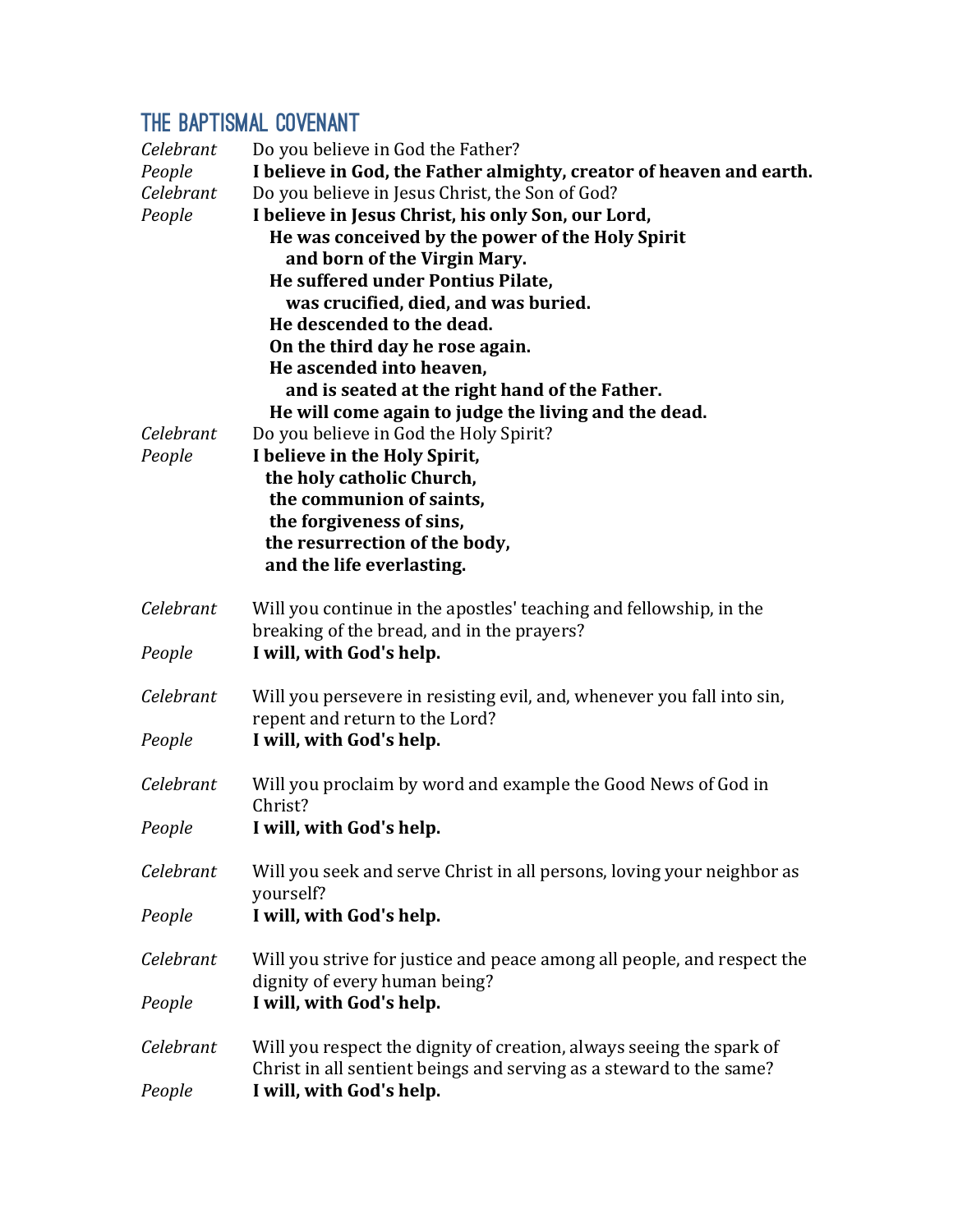#### **PRAYERS FOR THE CANDIDATE**

| Leader<br>People | Let us now pray for Teddy who is to receive the Sacrament of new<br>birth. Deliver him, O Lord, from the way of sin and death.<br>Lord, hear our prayer. |
|------------------|----------------------------------------------------------------------------------------------------------------------------------------------------------|
| Leader           | Open him heart to your grace and truth.                                                                                                                  |
| People           | Lord, hear our prayer.                                                                                                                                   |
| Leader           | Fill him with your holy and life-giving Spirit.                                                                                                          |
| People           | Lord, hear our prayer.                                                                                                                                   |
| Leader           | Keep him in the faith and communion of your holy Church.                                                                                                 |
| People           | Lord, hear our prayer.                                                                                                                                   |
| Leader           | Teach him to love others in the power of the Spirit.                                                                                                     |
| People           | Lord, hear our prayer.                                                                                                                                   |
| Leader           | Send him into the world in witness to your love.                                                                                                         |
| People           | Lord, hear our prayer.                                                                                                                                   |
| Leader           | Bring him to the fullness of your peace and glory.                                                                                                       |
| People           | Lord, hear our prayer.                                                                                                                                   |

*The Celebrant says*

Grant, O Lord, that all who are baptized into the death of Jesus Christ your Son may live in the power of his resurrection and look for him to come again in glory; who lives and reigns now and forever. Amen.

### **THANKSGIVING OVER THE WATER**

*The Celebrant blesses the water, first saying*

|           | The Lord be with you.                      |
|-----------|--------------------------------------------|
| People    | And also with you.                         |
| Celebrant | Let us give thanks to the Lord our God.    |
| People    | It is right to give him thanks and praise. |
| Celebrant |                                            |

We thank you, Almighty God, for the gift of water. Over it the Holy Spirit moved in the beginning of creation. Through it you led the children of Israel out of their bondage in Egypt into the land of promise. In it your Son Jesus received the baptism of John and was anointed by the Holy Spirit as the Messiah, the Christ, to lead us, through his death and resurrection, from the bondage of sin into everlasting life.

We thank you, Father, for the water of Baptism. In it we are buried with Christ in his death. By it we share in his resurrection. Through it we are reborn by the Holy